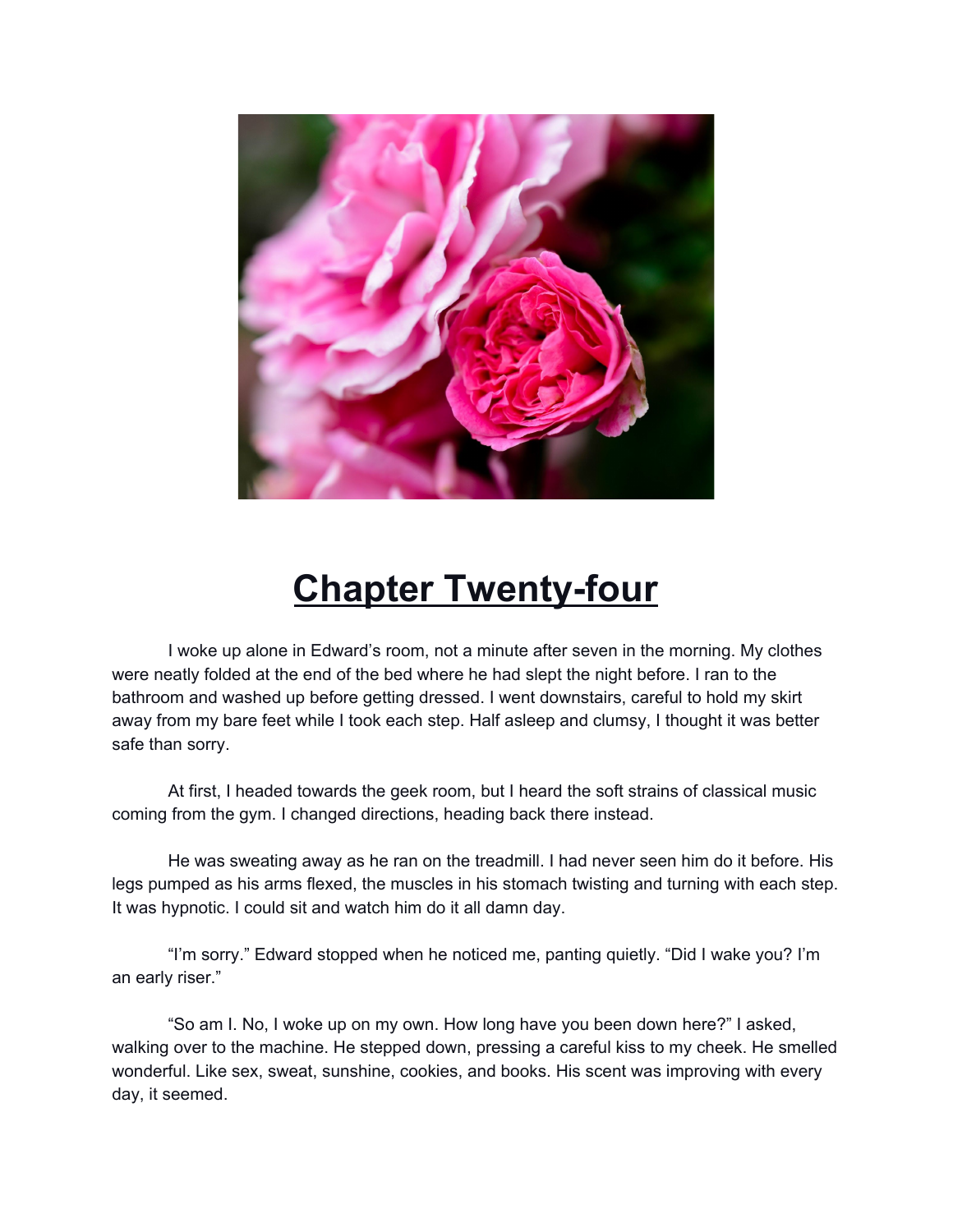"About an hour." He looked at the clock on the wall. "A little longer."

"I thought you did your punching bag on the weekend?"

"I knew that would wake you." He shrugged and smiled shyly. "You look so peaceful when you sleep, and I didn't want to bother you."

"It's your home," I smirked at his over-politeness. "I wouldn't have minded. Are you hungry? Want me to make us some breakfast?"

He flushed a little. "Bella, you don't have to cook for me anymore if you don't want to."

"But, I enjoy it." I kissed his chest, tasting a bead of salty-sweet sweat on my lips. It was so good. I resisted the urge to lick him. I would save that for later. "What would you like?"

His smirk was so cute. "You know what I'd like," he simpered, that teenage boy coming out in his eyes as he wrapped an arm around my waist. Yes, I knew exactly what he wanted, and I could feel it against my belly. But I felt like teasing him, so I pulled away while batting my eyelashes innocently.

"So, eggs and sausage, maybe? Hash browns, too? I can make some fresh-squeezed orange juice, too." I tapped my finger on my chin. "Oh! Spinach and mushroom omelets with cheddar!"

Edward's stomach growled loudly, making me laugh. His body was working against him. I backed away towards the door, smiling at my boyfriend's frown. "That sounds great. Not what I wanted. But food-wise, awesome."

"Go get a shower," I called as I turned away.

"Bella?" He stopped me, a nervous quiver in his voice.

"Yeah?"

"Stay with me today?" He asked with those big eyes, his long strawberry blond eyelashes framing them beautifully.

"Of course," I assured him. "There is nowhere else I want to be."

When I came into the kitchen, I switched on the iPod he had in the dock, dancing to music as I chopped mushrooms and spinach for our breakfast. I had eggs sitting in tepid water to bring them to room temperature, my cheese already shredded and ready to go. In a cast-iron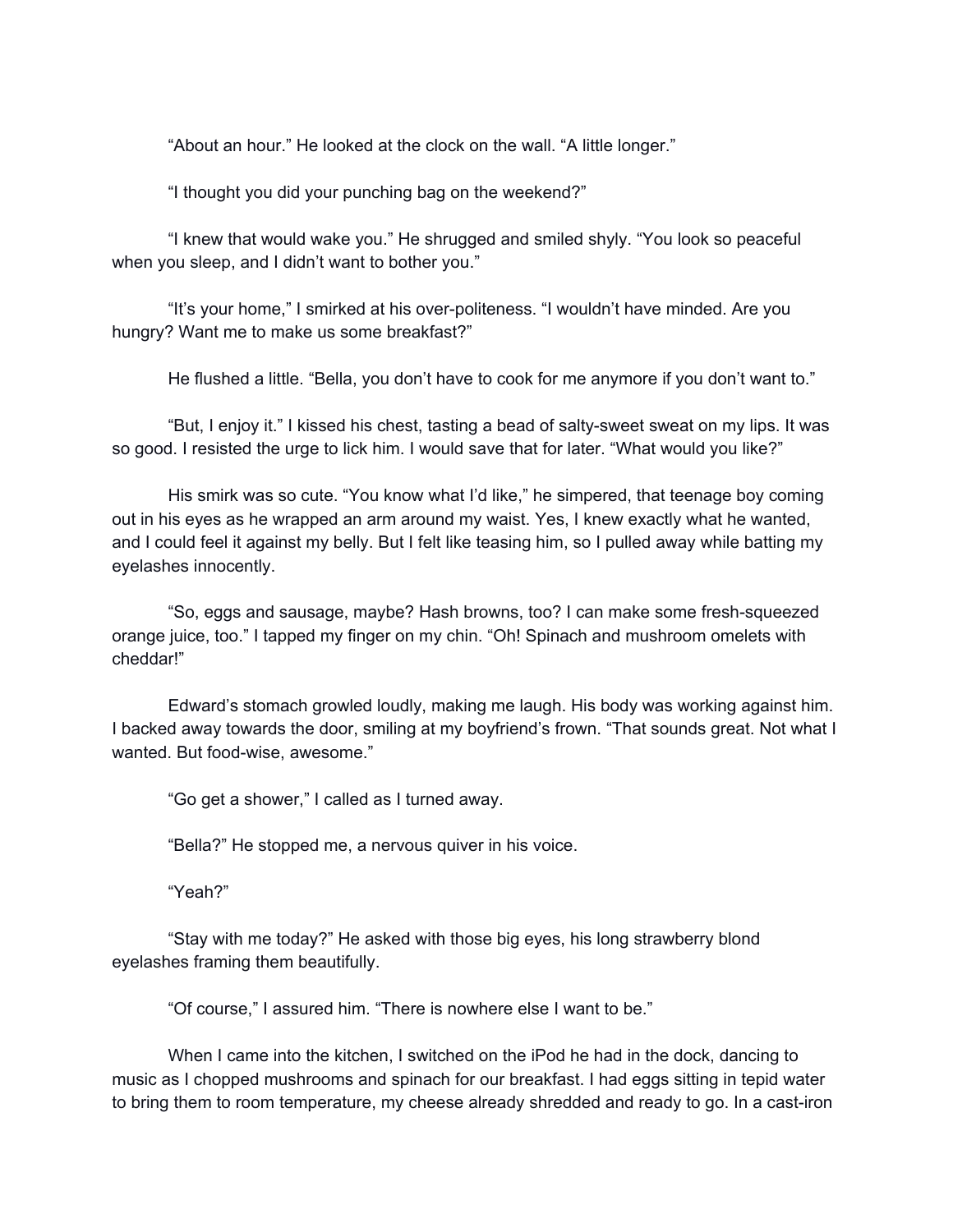skillet, I started up some sausage. The hiss of fat on metal filled the space. I sautéed the vegetables with a little butter and salt until they were perfect for our omelets. Everything looked so good, and my stomach started talking to me, too.

I had just plated the food and arranged it on the table when Edward returned from the shower. Each of us had a small glass of orange juice along with a cup of milk. He came to me and lightly kissed my forehead. "Smells amazing, darling."

"Thank you," I grinned, feeling my cheeks heat. His smile grew into that beautiful full-face, innocent boy, one that he had. It reached his sparkling eyes, and in them, I could tell he was truly happy for the first time in weeks. It was wonderful to see the clouds roll away to expose the shining sun after a season of rain.

"So, what would you like to do today?" He asked as he sat down on the stool.

"Don't know," I mumbled through a bite of meat. "Whatever we do, I need to go to my house and get a fresh outfit. This one had it kind of rough yesterday with the Maker's Fair and all. And I don't want to smell bad."

"Why don't you bring some stuff over to keep here?" He offered, not looking at me as he did so but instead focusing on his omelet. He was trying to be cool and collected, but I knew him well enough to know better. I could see the gears turning in his head.

"Like what?" I asked slowly.

"Clothes, cosmetics, shower stuff. I don't know. Whatever you need in a day." He shrugged. I nodded my head thoughtfully, considering his idea. It had some merit. It could make things easier in the future. But Edward wasn't done talking. "Or, you could just bring everything over."

He continued to not look at me when he made the suggestion, but this time, he gazed into his cup of milk before taking a long sip.

"Are you asking me to move in with you?" I asked, amused by his shyness.

"Maybe."

Laughing, I rubbed my hand across my forehead. "Edward, we've been a couple for less than twenty-four hours. Don't you think it's a bit soon for that?"

"I suppose you're right," he sighed but smiled his most charming smile. "I'll ask again tomorrow."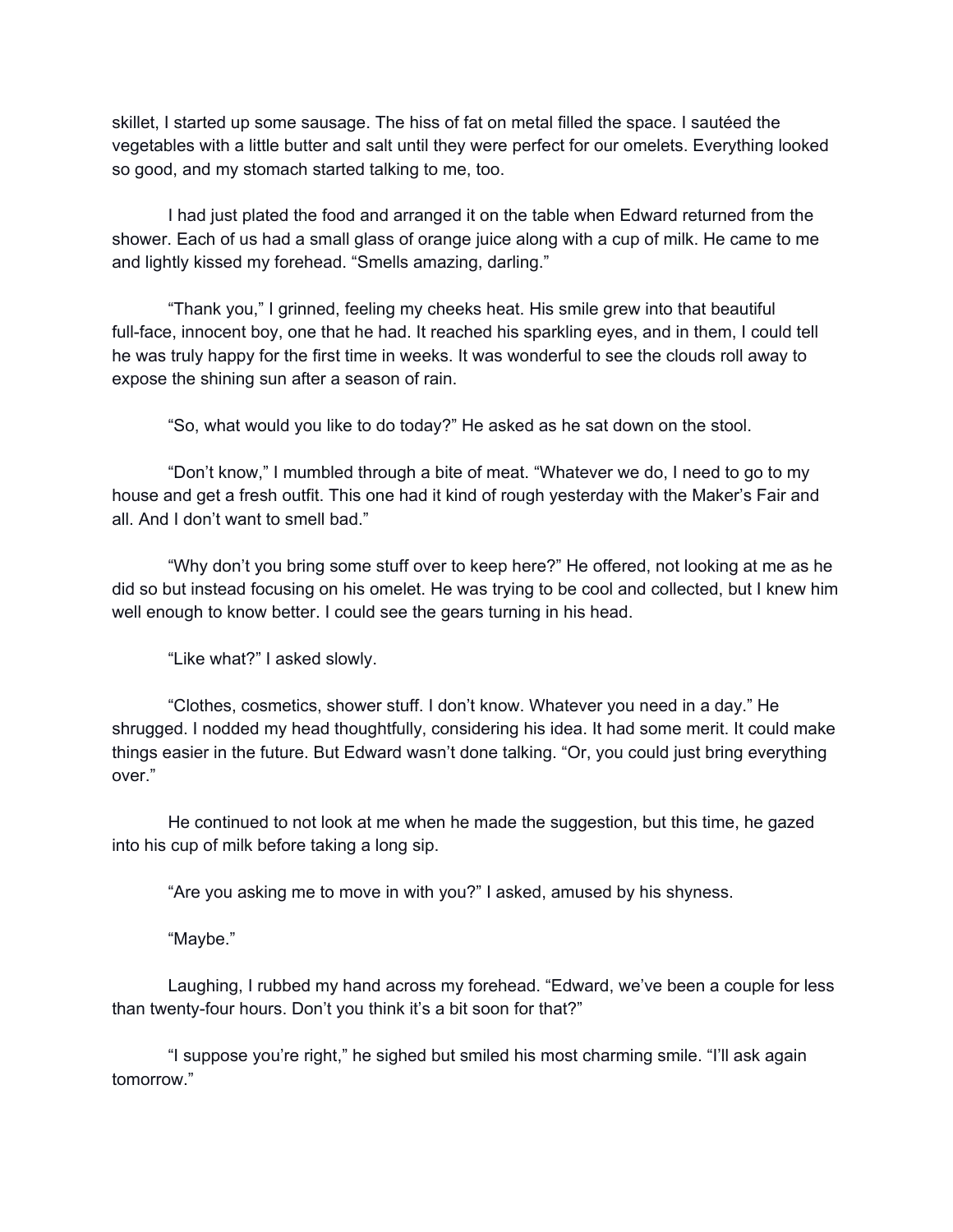I giggled at his suddenly bold playfulness. It was sweet, and it made me happy. He could be so cute when he wanted to be. "Hm, maybe not tomorrow. Try a week from now."

"Hm, I suppose if you want to be reasonable," he teased. "Well, since you want to go back to your place, do you want to go out today?"

"You know what? I don't care what we do as long as we're together," I explained as I reached across the island and touched the top of his hand. He twisted his palm up, winding his fingers with mine. We ate the rest of our meal while holding hands.

After we cleared away the dishes, I drove over to my place in a cute little sports car that he had. It was a convertible, and the day was beautiful, so we rode with the top down. Edward turned on the radio, random music blasting from the speakers.

"So, I'm going to grab a quick shower and get changed," I stated once we arrived.

"I'll wait in here, I suppose," he said, looking around the living room. He always seemed too big for the room, but I minded it less and less.

I took his hand and tugged him along with me. "Why don't you wait for me in here?" I offered once we got into my bedroom. I pulled out the Mac from the bag he had gotten me. "Why don't you try to figure out something we can do today?"

"Hm, good idea," he answered as he sat down on the bed with the computer.

So, I started my pre-shower ritual while my boyfriend typed away on my full-sized mattress. I picked out a new outfit, laying it down on the comforter. Then I got a pair of matching panties and bra, along with the scent I wanted to wear for the day.

Brushing my thick hair carefully so it would be easier to wash, I got all the tangles out. I stripped out of my clothes, and the typing and clicking stopped. I looked over my shoulder as I put them in the hamper. Edward was staring at me, blushing lightly.

"I'm going to have to get used to this. It's a little different in the daylight," he remarked.

"Still good?"

"Stunning." His nose turned pink, and he tried very hard to look back at the screen, but I could tell he was still looking at me. "You have the cutest freckle on your ass, by the way," he commented as I walked to the bathroom with a fresh towel. Laughing loudly, I felt my entire body flush with embarrassment. What a thing to tell someone.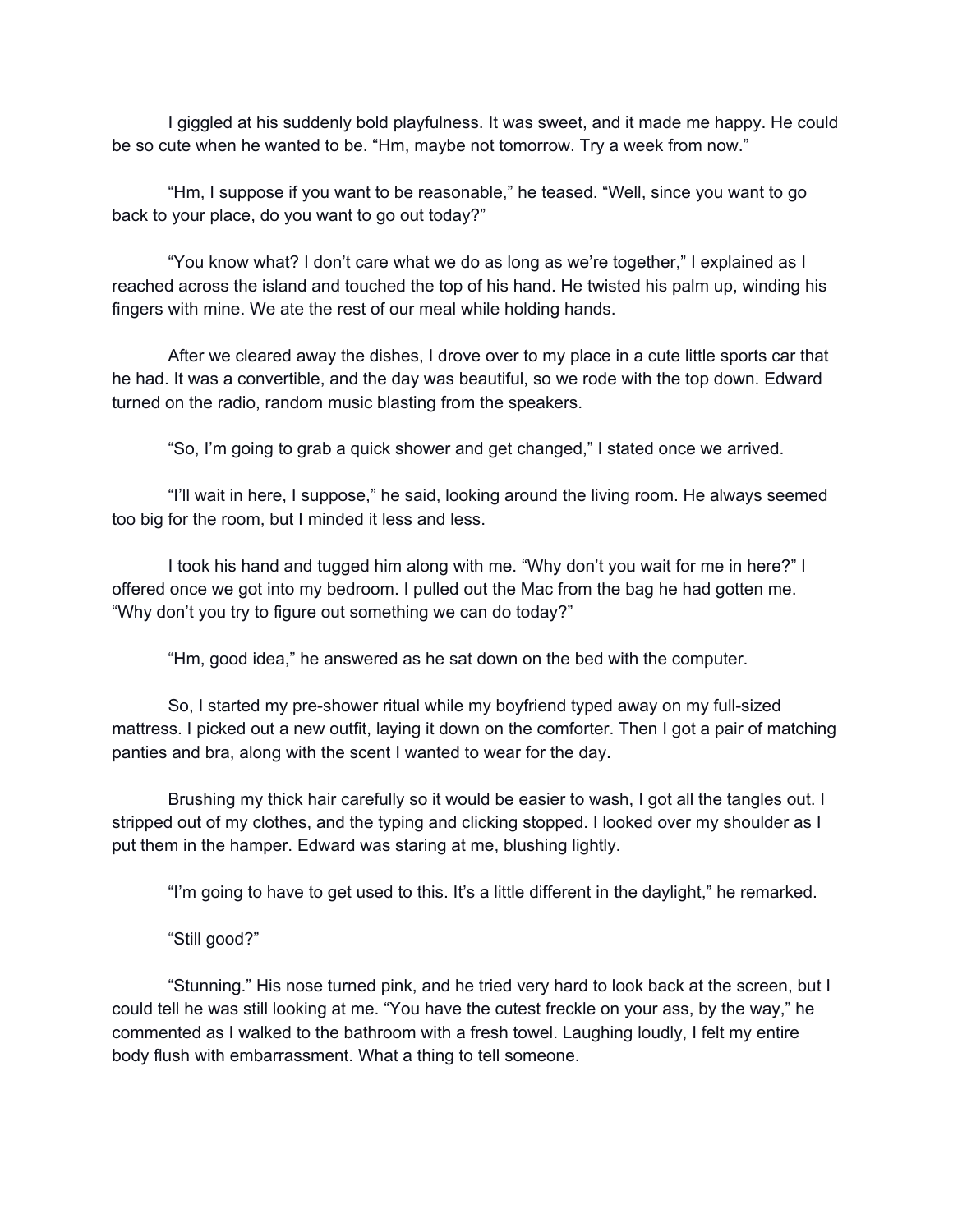My shower, though it had hot water, sucked freckled ass compared to the one at Edward's home. Now I was spoiled too. But it got me clean. I was quick about it and even blow-dried my hair so it wouldn't be too wild. Braiding it at the base of my neck, I let it run down my back. I wanted it out of the way when we drove in the car so it wouldn't fly everywhere.

When I came into my bedroom, Edward was still looking at something on the computer. His lips were pursed, twitching slightly as he thought about something. I didn't want to bother him, so I put on my bra and panties.

I caught my image in the long mirror I had hanging off my closet door and frowned at the reflection that peered back at me. Turning to the side, I patted my stomach. I was getting chunky around the middle. More so than I was before, anyway.

## "Something wrong?"

"I think I need to run on that treadmill with you in the morning. I've been eating too well lately. I bet I've gained ten pounds since I started cooking for you," I explained, going over to get my blue jeans.

He folded up the computer and put it to the side before getting off the bed. He stopped me from getting dressed, tugging the pants out of my grip. "You look gorgeous, Bella. Don't worry about your size. You are beautiful the way you are," he said as he rubbed his hands over my shoulders.

"Doesn't mean I shouldn't try to lose a few pounds," I replied. "It's probably not good. I mean, I'm not all that healthy. Especially compared to you."

"Have you seen the way I eat? I have to work out as much as I do to not be a fat slob! You are perfect, but if you want to be healthier, I understand that. Just... don't worry about losing too much, okay? You're so soft and warm and God, yum," he whispered the last word in a way that made my knees a little wobbly. He sounded almost hungry. Like I was a slice of cake, and he was going to devour me.

I leaned my flushed face against his cloth-covered chest to hide my slight embarrassment as I wrapped my arms around his waist. "Have you found anything to do today?"

"Nothing that sounds better than you and me in bed all day," he quietly responded.

"That does sound nice," I breathed, peering up at him. "We can go back to your place and-" I stopped talking when I saw Edward shake his head.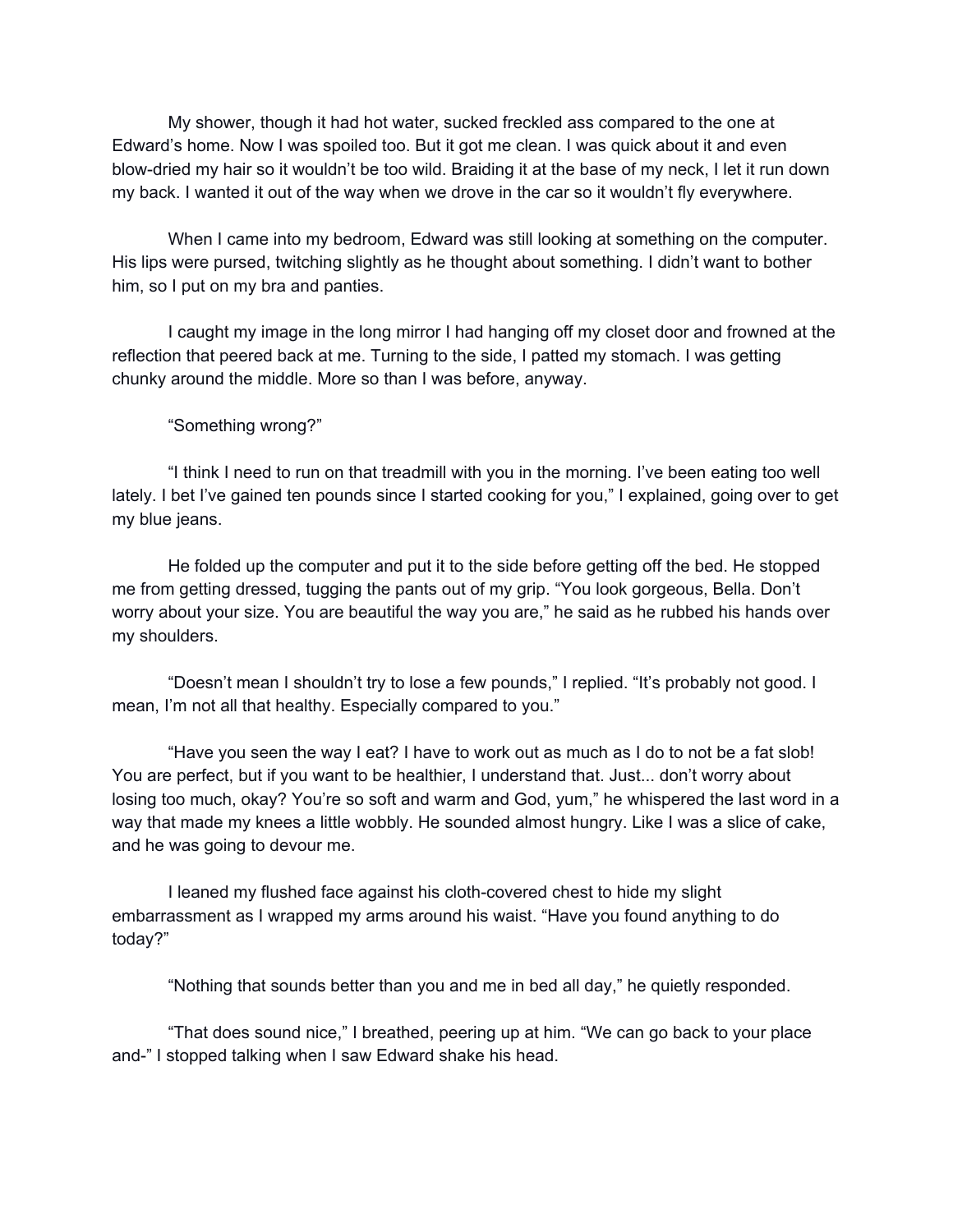"We can stay here if you want. We spend so much time at mine. I don't want you to think I don't want to be here with you too. It doesn't matter where we are, as long as I'm with you."

"Honey, we should stay at your house because it's frickin awesome. Seriously? This place is so boring. No cable. No millions of movies and video games. All I've got is a bed and a computer."

"Well, all I really need for today is the mattress." He nodded his head towards it. "Shall we?"

Smirking somewhat, I put the clothes I pulled out on top of my dresser. I took Edward's hand, and he quickly removed his shoes before climbing on top of the blanket with me. Lying against his side, I rested my head on his chest as he wrapped his arms around me. Though I thought I would have been uncomfortable in nothing but my red bra and panties, I wasn't. I slid my leg in between his, closing my eyes in a pleasure-filled sigh.

We were quiet for a long time, so long that I thought maybe he had fallen asleep. I was close. But finally, he spoke. "Bella, can I talk to you about something?"

"Sure, anything." I played with the hem of his light blue Henley shirt.

"I don't want you to quit."

I wasn't certain I had heard him correctly. Pushing up on my elbows, I gazed at him in confusion. "What?"

"I don't want you to quit," he repeated as his cheeks flushed once again. "I want things to change, but yeah, I don't want you to."

I sputtered for a long minute. "What are you talking about? You felt horrible about it last night. I thought-"

"I don't want you to stop cooking for me. I love your food and-" he interrupted, but it was my turn to stop him with a laugh.

"Oh, honey! I'll still cook for you anytime you want. Don't worry about that," I assured him. "Lord knows I'll have the time while I look for another job if it's anything like the last time."

"That's the thing. In this economy, you have no idea when you'll get another one. And I won't have you go back on unemployment and live like that. I'm sorry. I know you have your pride, but no. And I want you to cook for me, and I want to pay you for the effort until you find another. I want you to look for a job, and of course, I'll help you all I can, but I can't live with how you were before," Edward asserted.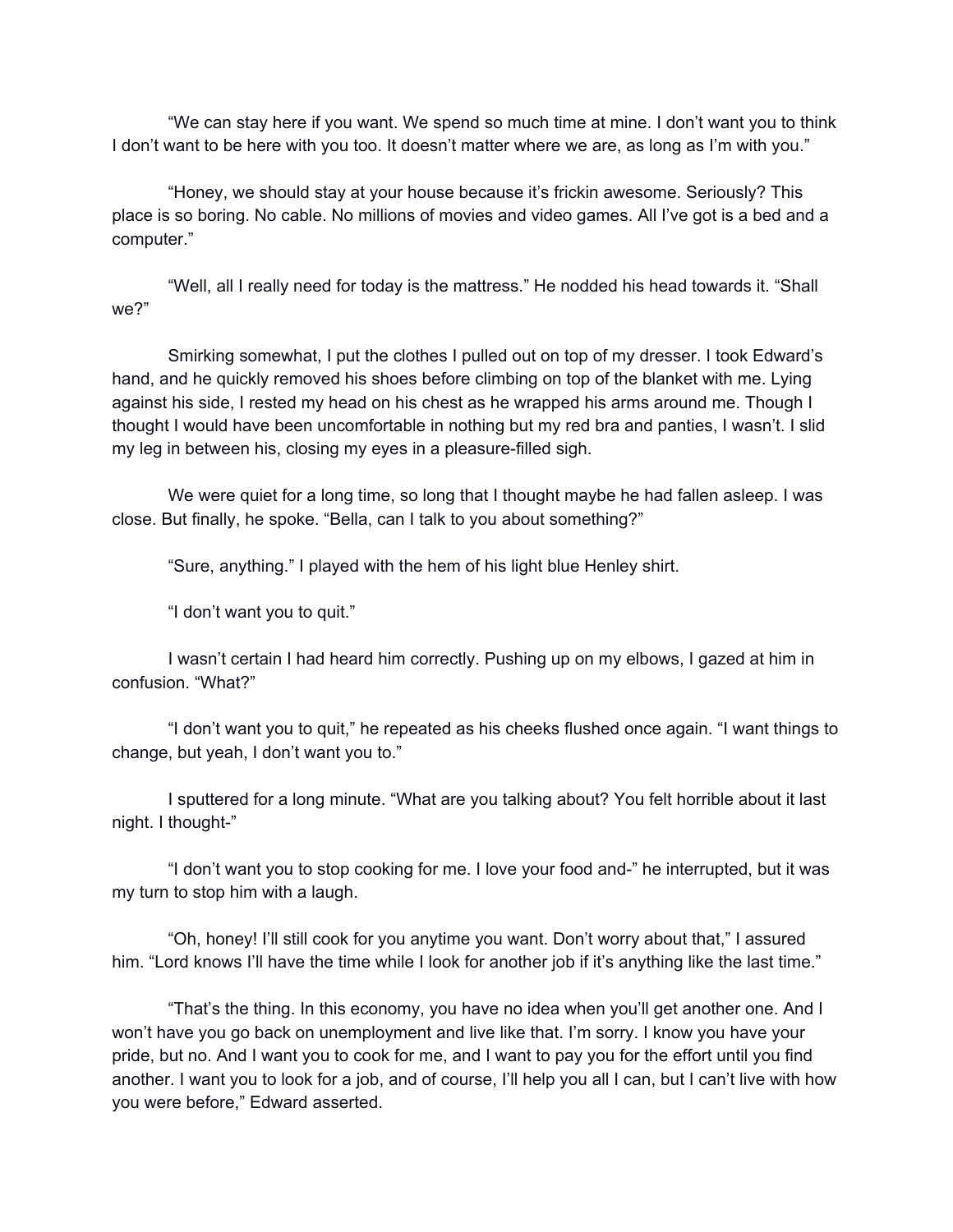His words were so heartfelt and emotional. I was taken slightly aback.

"It wasn't that bad," I tried to comfort him. "And it'll be different this time."

"But it wasn't good either. And you're right, it will be different. Please. Let me do this for you, okay?" He breathed, the rims of his eyes turning red as he touched my cheek.

Looking down, I frowned to myself in thought. "Then we're going to have to define the work and the hours better. Write up a new contract, I suppose. And the pay will have to change."

"Money is no object," he eagerly stated.

"No more than four hundred a week," I declared, thinking it over. It was more than what I was making before on benefits, though not much more. But, I would eat with Edward almost every day, and working had saved on bills. It would still be enough to save a little every week, just in case.

"Fuck no," he replied instantly. "I think not."

I laughed at his abrupt reaction. "Why?"

"Private chefs get paid a minimum of two hundred a day. Bella, as much as you cook for me? No. I say we stay with what we have now." He shook his head.

But I had an argument for his logic. "I'm not a chef," I pointed out with weird pride that I had something against him. "I have no formal training."

"Some of the best in the world have no training. It doesn't mean you don't have a refined palate and a great talent. And if that's an issue, I can pay for you to go to cooking school."

I pursed my lips, and Edward raised an eyebrow in my direction. "No more than five hundred," I countered.

"The idea of cooking school appeals to you, doesn't it?" He cooed, seeing the little spark in my eye when he mentioned it. "Fifteen hundred."

"Yes, but there aren't any around here, and I'm not going to let you pay for it. The closest is in Dallas or New Orleans. Six hundred."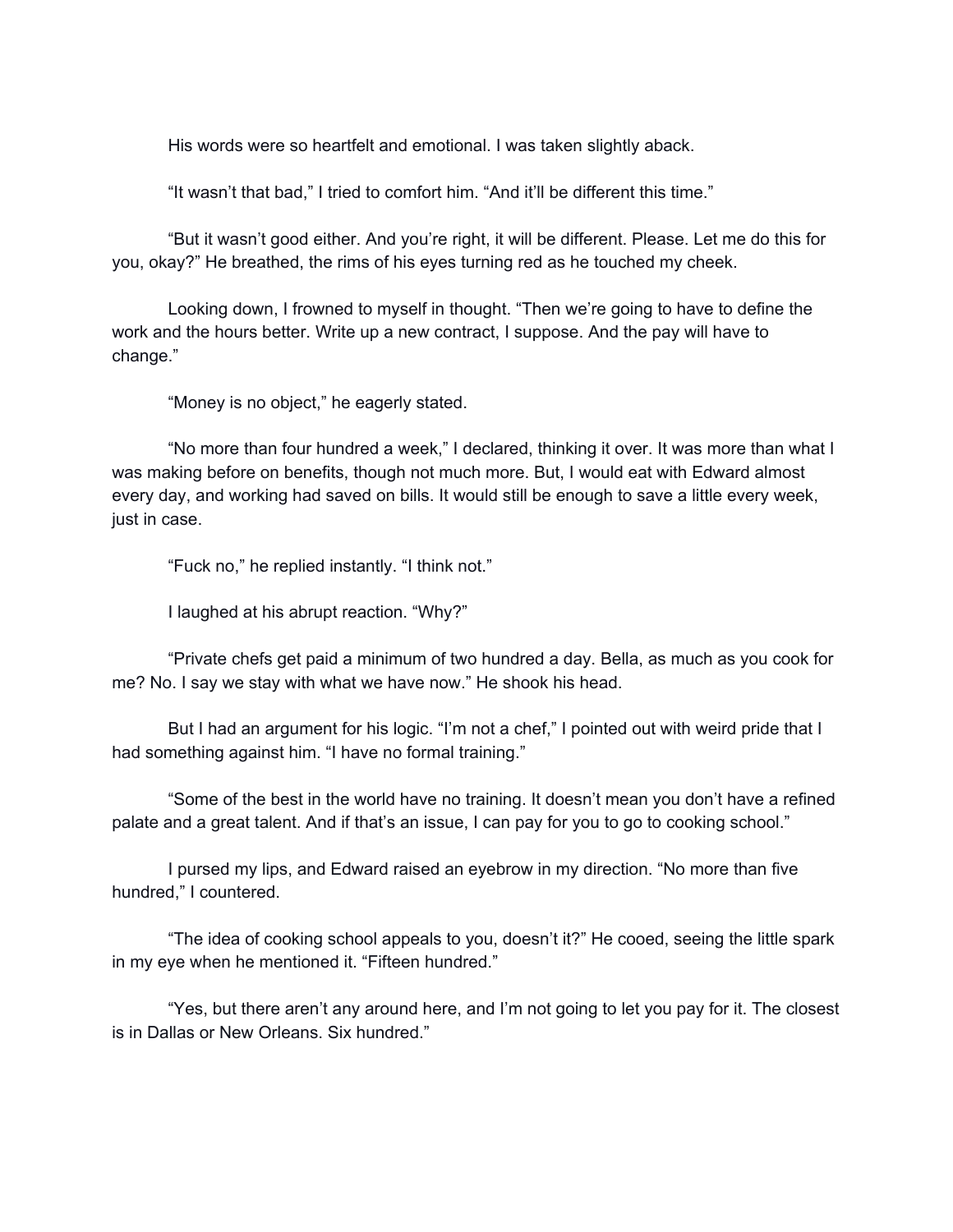"Do you think I won't just pick up and go with you anywhere?" He asked and then countered me with, "and don't you think we should define your work hours before we even discuss pay?"

"I suppose." I sat back on my knees opposite him as he laid against my headboard. "And I know it's not that easy for you. You have work to do here."

"Work that can be done by many others. If I wanted to, I could work at any of the sixty different offices we have around the planet. Want to train in Paris? Rome? Tokyo? Bella, tell me where, and we can go tomorrow," he offered, practically laying the world down at my feet on a golden platter, and I knew he meant every word.

"It doesn't work like that in real life," I softly responded. "One day, maybe. But not yet. And how about this? Work from oh, one in the afternoon until six on weekdays. Ten to six on the weekends?"

"No, I want to spend the weekends with my girlfriend. Not my personal chef. One to six, Monday through Friday."

"So, what is that? Twenty-five hours a week? Hardly worth that much. That's part-time. Honestly, five hundred would be too much for that."

"Just because you're arguing with me in your unmentionables doesn't mean you're going to get your way," he muttered.

"Just because you're a business badass doesn't mean you'll get yours," I replied with a smirk. "If you want this, then we're going to have to do it my way. Six hundred, Edward. That's more than enough for me."

"One thousand a week, along with continued health benefits. That's my final offer, Ms. Swan. I can hire someone else if you so wish, though their food won't be as good as yours..." He trailed off, looking at me with the gravest expression he had ever aimed at me before. "You pay for quality in this world, darling."

He stuck his hand out for me to shake. He was dead serious. I couldn't believe it. He would have hired someone else if I had said no.

"Damn you," I muttered, taking his palm. We shook once, and he tugged me on top of him afterward. "No funny business at work," I mumbled.

"That's why you'll be working weekdays. I can't make promises like that on the weekend," he informed me, nuzzling my hair. "Don't act so sour. I'd give you the entire universe if you asked for it."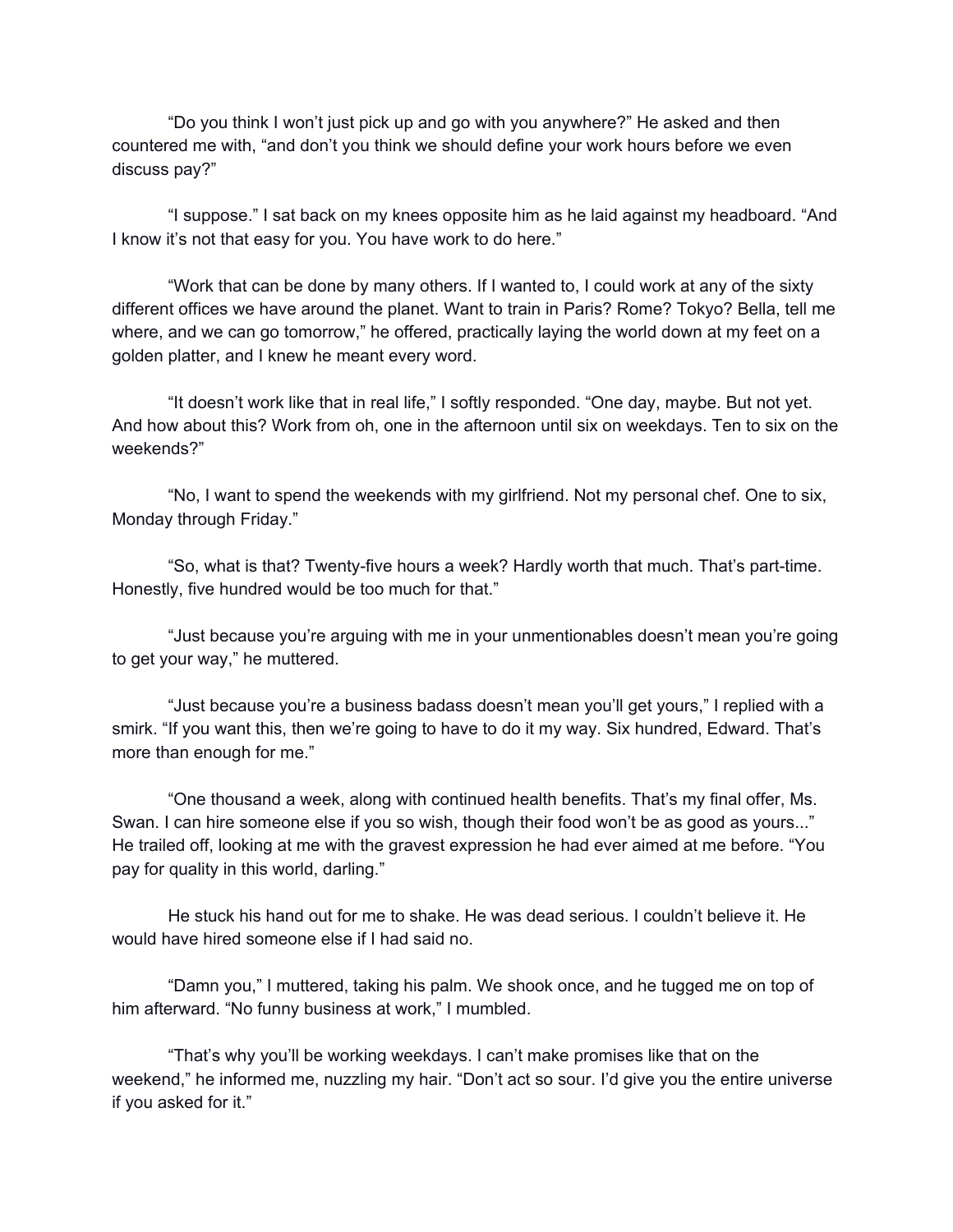"Yes, I know. But it makes me feel guilty that I can't give you something more in return." I whispered, peering up at him.

"I have you. That's incredible. And," he laughed quietly, "your food. Oh, my. I've dreamed about your chicken. I think it could have been considered a wet dream. Like I said earlier, you've seen how I eat. You know how into food I am."

"Want me to make you some on Tuesday?" I offered. Beaming, Edward nodded his head happily. I giggled and laid my cheek on his stomach, which gurgled and popped. He played with my hair until I fell asleep.

It was mid-afternoon when I woke up, close to dinner. He had worked off his blue jeans at some point, and we had gotten under the covers. I wasn't sure how. I think both of us needed the extra rest, though. Yawning, I rubbed the back of my neck as I sat up. He was still asleep, his mouth slightly open and snoring quietly. I giggled, unable to hold it in.

"What? What?" He sat up rather dramatically, his eyes going wide. Laughing loudly at his extreme expression, I covered my mouth. His eyes narrowed at me as he fell back against my pillows, covering his eyes. "I haven't napped in years."

"It's nice," I commented, sitting back and stretching. "Especially with such a sexy partner. By the way, you snore."

"So do you," he teased, and I just shrugged. It didn't surprise me. We were in the south, the land of pollen. Everyone did. He yawned, his jaw opening wide as his eyes squeezed shut. "Wow, this isn't how I expected to spend today."

"The day isn't over yet."

"True," he smiled, touching my cheek. "It was nice, though."

Finally getting dressed, I took my hair down since my sleep ruined my braid. The result was a kinky mess haloed around my head. There wasn't anything I could really do about it without a bath, so I decided to just leave it. I pulled it into a fluffy ponytail.

We grabbed some dinner and walked along the river again, like our first night together. This time was different, though. There was no nervousness. There were only comfortable conversations and sensual kisses. We sat on a bench and watched the sun go down while holding hands.

"So, do you think your nieces will like the clothes?" I asked, leaning my head against his shoulder.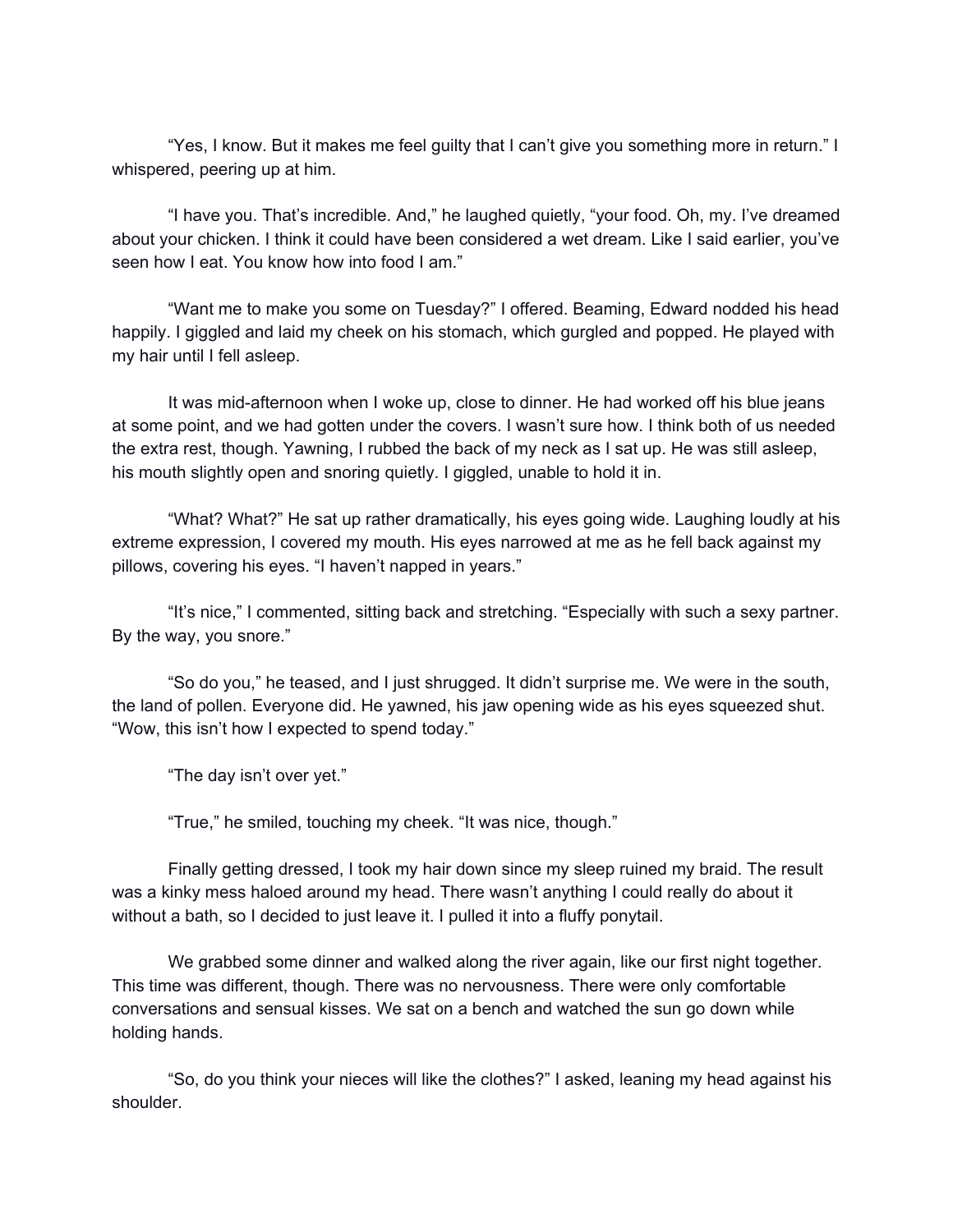"Of course. They're little girls. They love any kind of clothing you give them," he chuckled. "I miss them. I haven't seen them in a couple of months."

"You said something about them coming for Thanksgiving?"

"Yeah. Me and my brother and father have some business to work on down here, so they're going to come here for the holiday this year and stay the week after. It kind of kills two birds with one stone. Carmen will come down with the girls, but her husband can only stay a couple of days," he explained. "Carmen is my sister. I'm not sure if I ever mentioned her name before."

"No. You really haven't talked too much about your family," I said, playing with the hem of his shirt again.

He shrugged. "I've always kind of felt like an outsider. They all seem so loud and bigger than life, well except for Dad. He can be when he wants to, but not like my older brother, Emmett."

"What about your sister?"

"Her too. Actually, she's my half-sister and quite a bit younger. She's my father's and Esme's daughter together." He chuckled to himself quietly at a thought. "But she wouldn't be around if it weren't for me, though."

I glanced at him. "How's that?"

"After Mum died... mine and Em's mother, her name was Elizabeth, I got sick. I suppose the stress of it got to me. I went in and out of the hospital a lot. Esme was my doctor. I guess my Dad needed the comfort... It was less than a year after Mum died that they got married. Carmen came about three months after that. It all worked out. I wasn't thrilled with the whole thing until she came, though. But I just fell in love with her instantly. I was maybe twelve. Emmett really didn't get it, but he was older. Almost in college. I mean, he loves her, don't get me wrong. But she's everything I'm not. And now," he laughed, "she's spawned these beautiful, feisty little creatures that are just like her."

"You really adore your family, don't you?" I asked, enjoying listening to his musings.

Edward grinned. "I do. I really do. Honestly, I'd rather be on the outside than not have them at all," he breathed as he touched my hair gently. "I have to admit I'm more open with you than I ever have been with them."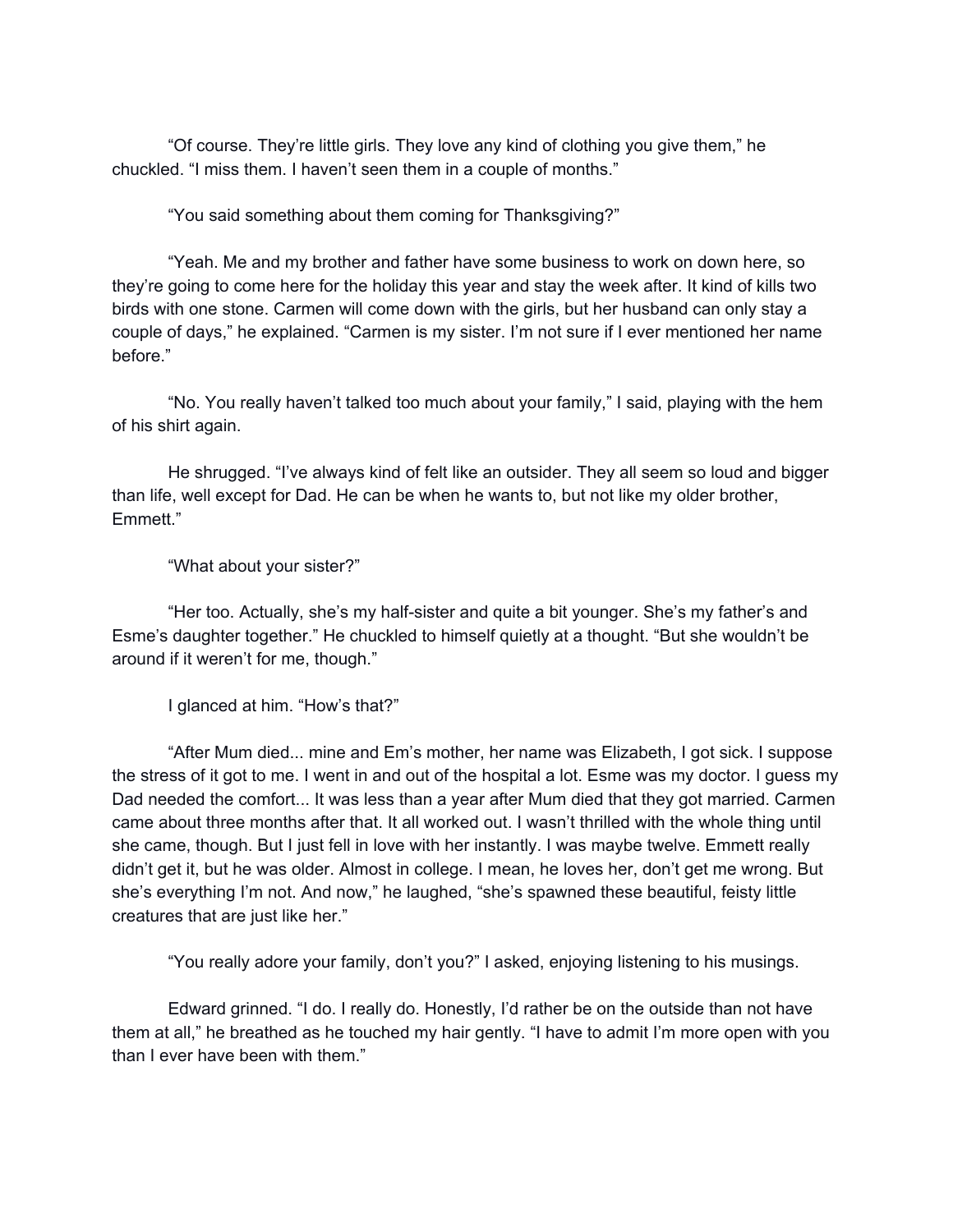"You're sweet." I kissed his chin lightly, and he sighed as he leaned his forehead against my temple. Then I suddenly thought of something. "What's going to happen on Thanksgiving?"

"What do you mean?"

"Do you need me to cook?"

His eyes got wide. "Of course not! It's a holiday. I'm not going to have you work all day. We'll have it catered. I guess I haven't even really thought about that. What are you doing?" He inquired, his eyes hopeful.

"My Dad wants me to meet his girlfriend. They're having lunch," I explained, biting my bottom lip when he looked disappointed. "But, I told him I was going to spend at least part of the day with you, most likely. I wanted to cover my bases. I wasn't sure, and," I laughed, "I wanted an excuse to leave if I needed it."

"My family will arrive in the morning so we'll have dinner, I'm sure. Everyone likes to take the time to freshen up and rest a little," he clarified, a soft blush covering his cheeks. "Do you think you'd like to join us that night? I would really like you to meet them."

"Are you sure?" I asked. "Are you certain it's not too early?"

"Well," he smirked slightly. "That's about two weeks away. I don't think that's too soon. Unless," his expression changed, and he frowned, "you don't want to."

"Did I say that?" I pressed. He shrugged, that shy little boy coming out. "I'd love to meet your family, but... is it okay if we save meeting mine for Christmas or something? I don't want to have to meet the girlfriend and try to explain who you are in the same afternoon. It's too many new people in one day."

He chuckled. "Yeah. That seems fair to me."

"I have to prepare you for Charlie, anyway. You do realize he's a former cop that still likes to play with guns, right? And you do know that I am his only little girl?" I inquired in a teasingly serious tone. Edward's eyes went wide, making me giggle.

"I'm fucked, aren't I?" He asked in a strained voice.

"Nah," I snickered as I wrapped my arms comfortingly around his middle. "Don't worry too much. I'll protect you."

"Promise?" He smiled crookedly, one side rising higher than the other in the most pleasant expression of contented happiness.